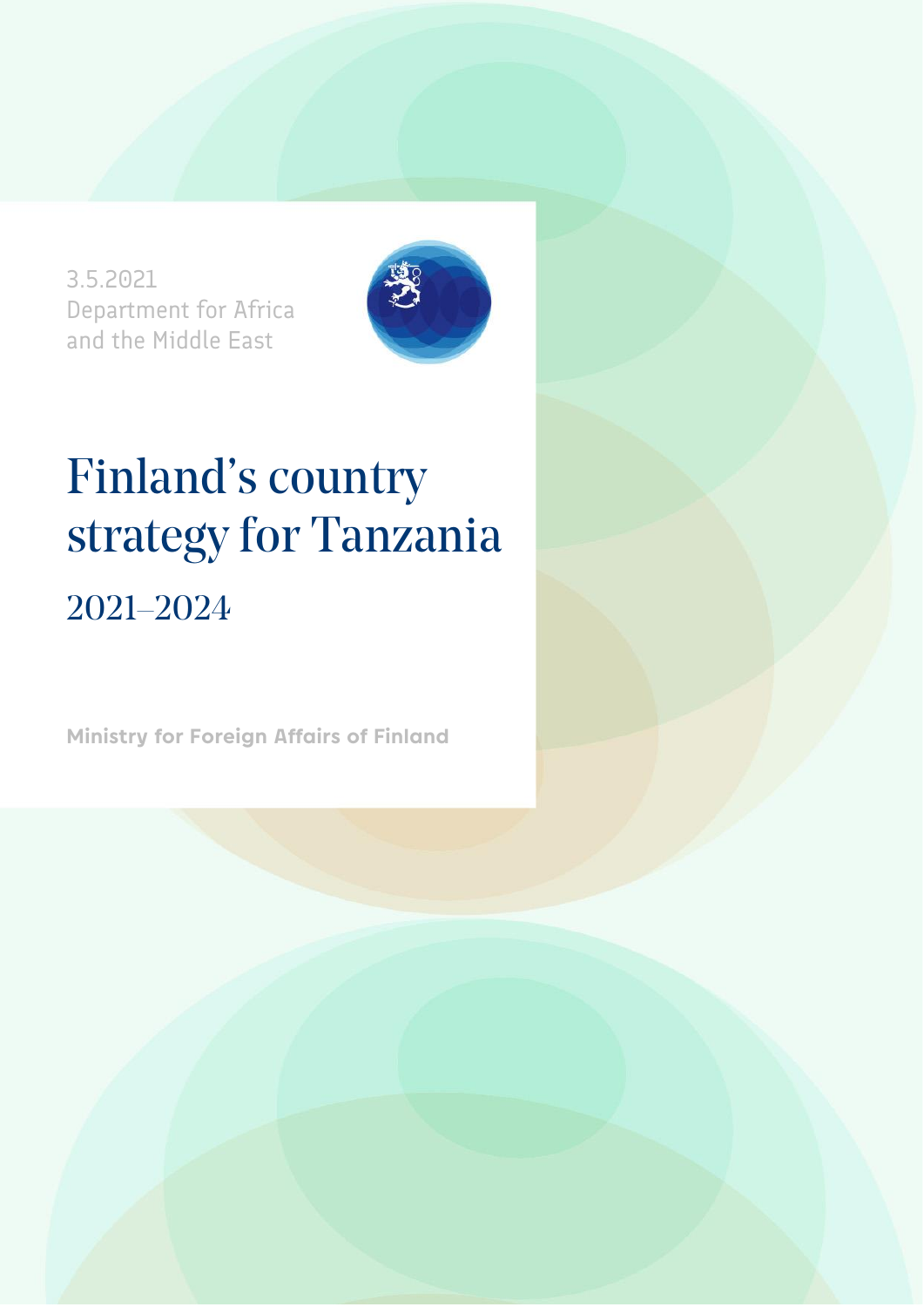#### **EXECUTIVE SUMMARY**

Finland has a long-standing relationship with Tanzania, which is one of Finland's longterm development cooperation partner countries. It is in Finland's interest to diversify relations in the future to cover political and trade relations more broadly. Finland operates in Tanzania as part of the EU, the Nordics and other like-minded countries. Together with partners Finland continues to further its value-based policy over time, also in times of changing contexts, such as the tightening of democratic space during the past years. Finland's approach is executed in close cooperation with the international community.

A tightening of democratic space, limiting civil and political rights and a narrowed operating space for civil society actors In Tanzania has been a cause for concern for the international community lately. Poverty, influenced by rapid population growth, remains a challenge. The effects of COVID-19 on the economy and society will be significant.

Finland will continue to support the consolidation of democracy in Tanzania, including support to the civil society and promoting good governance and gender equality. Finland will also continue supporting livelihoods and combating climate change. Promoting bilateral trade is a key objective. It is the interest of Finland to reinforce good bilateral relations as well as dialogue through the EU and to continue encouraging Tanzania to engage in multilateral arenas on issues that are of common interest.

During the period of 2021-2024 Finland will work towards reaching the following strategic goals:

- 1. Finland promotes democracy, human rights and gender equality
- 2. Finland advances stability and sustainable development by contributing to poverty alleviation, promotion of livelihoods and climate resilience
- 3. Finland aims to strengthen inclusive and sustainable growth and employment creation by engaging in trade promotion and supporting the business environment

Both the National Finnish Africa Strategy and the EU-Africa Strategy create a good basis for building sustainable partnerships. Looking ahead to 2030, the common objective for both countries will be to strengthen political relations, trade, investments, inter-institutional relations and academic partnerships alongside the development cooperation activities. Active engagement with Tanzanian society, including through dialogue with the political leadership, is necessary for finding common ground and goals in the upcoming years.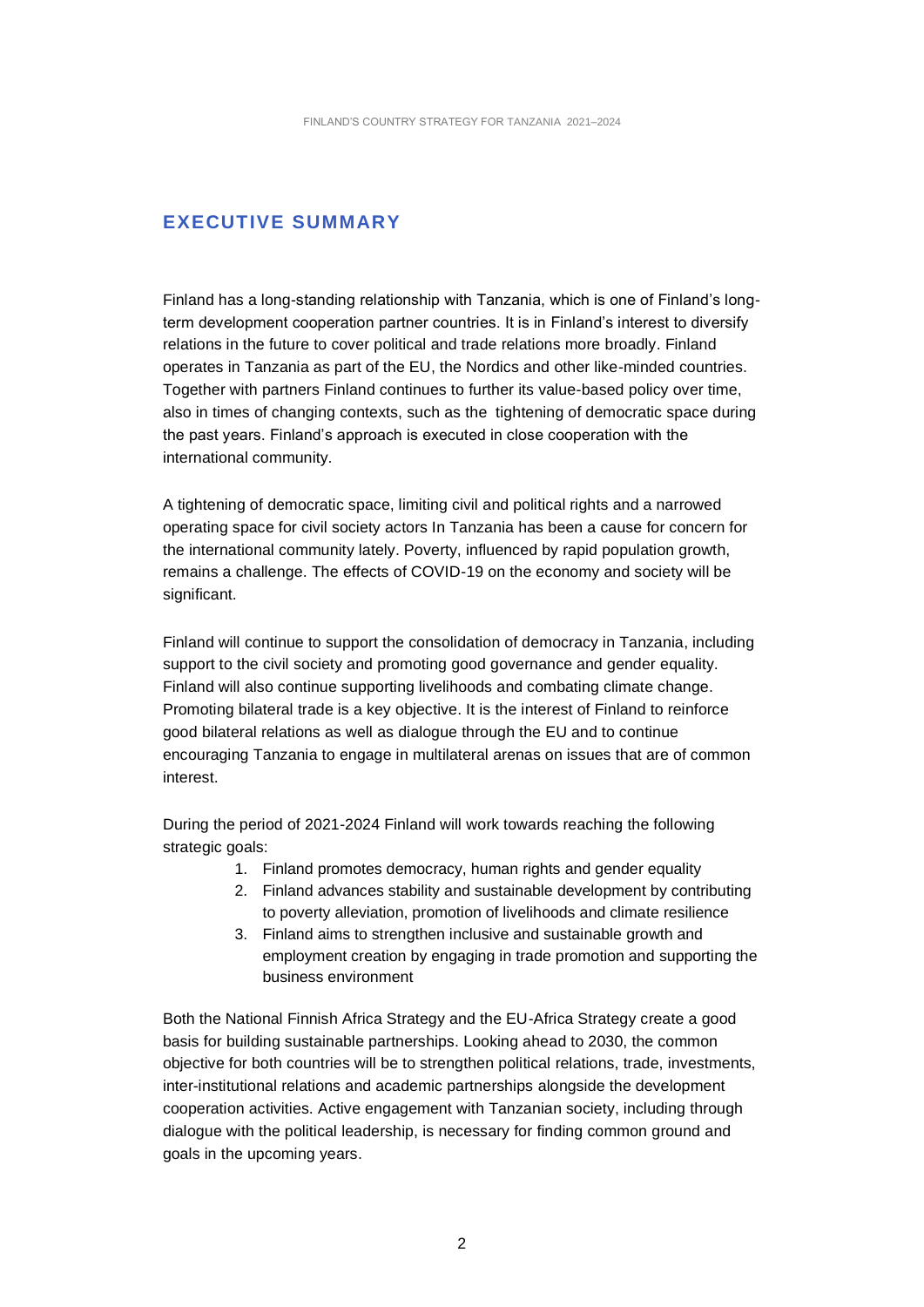## **1 COUNTRY CONTEXT**

Tanzania has traditionally been a stable country, aiming towards democracy in a region where its neighbors have suffered from instability and conflicts. Internal disturbances have remained low, especially in mainland Tanzania. In Sansibar, unrest has mainly taken place in connection to elections. A growing islamist insurgency in northern Mozambique might however have a spillover effect on Tanzania.

**Democratic space shrinking** CCM (Cama Cha Mapinduzi) has been the main ruling party of Tanzania for decades. President John Pombe Magufuli came into power in 2015 with ambitious goals of curbing corruption, reforming the public sector, cutting government costs, industrializing the economy and prioritizing infrastructure development. Some steps forward have been taken during the last years e.g. access to free education and energy, and anti-corruption measures. However,Tanzania has at the same time experienced a tightening of democratic space and human rights. Civil and political rights like freedom of speech, space for opposition, media and civil society are under pressure. The independence of institutions such as the parliament and judiciary has deteriorated. There has also been a change in Tanzania's foreign policy and its role in the international arenas. From being an active global player the country has shifted focus more on internal affairs. Stronger focus on nationalistic interest has at times led to a more protectionist and anti-western rhetoric. Tanzania's general elections were held in October 2020. President Magufuli was elected to a second term and the ruling CCM party achieved an absolute majority in the parliament. President Magufuli's policies are expected to remain the same during his second term in office.

**A lower middle income country** Tanzania has enjoyed strong economic growth in the past decade. Growth is slowing down but remains significant. Before the COVID-19 pandemic real GDP growth was projected to remain in the range of 5-6% over the medium term – this is likely to change once the impact of the pandemic becomes clearer. Inflation is expected to remain low and the debt situation moderate. In July 2020 Tanzania reached the World Bank's criteria for a lower middle income country, an achievement which might be hard to hold on to. Due to the rapid rise in population GDP growth per capita has in reality been modest. The COVID-19 pandemic will have a serious effect on the economy, especially in the important tourism sector. Growth rate is expected to decrease to 2 % in 2020. A fairly speedy recovery is estimated in the coming years, but impacts on the economy are expected to last for many years.

Tanzania's level of domestic revenue mobilization remains among the lowest in the world. The Government has set ambitious revenue collection targets which, on one hand, have significantly increased the collected amounts, but on the other have also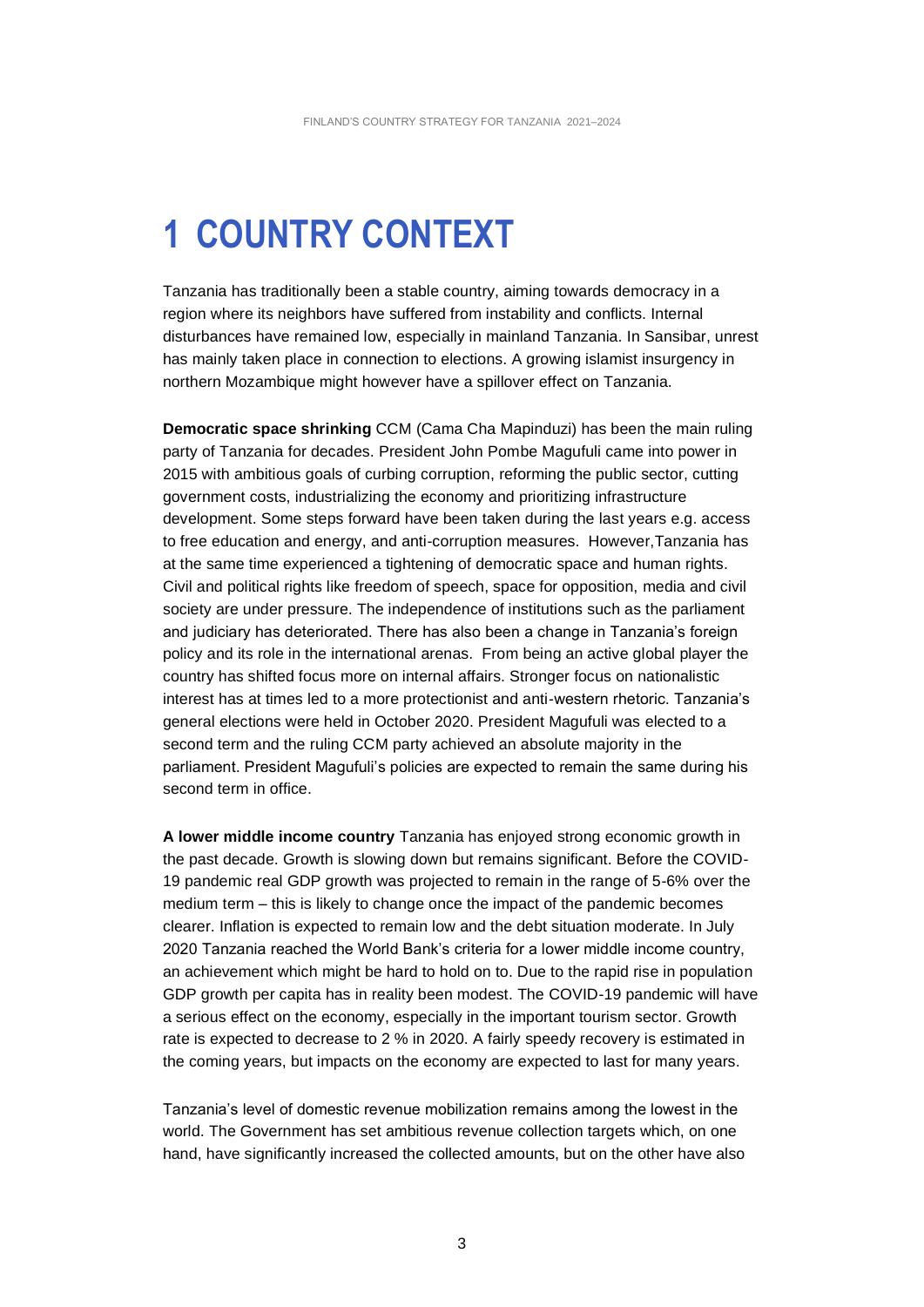contributed to a more difficult business environment. Foreign direct investments (FDI) have decreased over the past few years. Growth in Tanzania has mainly been driven by foreign investments, private consumption and growth in the construction, ICT and transportation sectors. The agricultural sector, however, which still employs the vast majority of Tanzanians (60% of total employment, but only 28% to total value-added), has not been able to keep up with this pace.

**Unpredictability of the business environment** Increasing trade and foreign investments in Tanzania is impeded by the unpredictability of the business environment. Tanzania ranks below its regional competitors in the World Bank's Doing Business index with a rank of 141/190. Despite the government's emphasis on improving the environment for the private sector, the necessary reforms have not taken place as expected.

**Social development in a rapidly growing urbanizing population** Tanzania is undergoing economic and social transition. Facing the future the country has several assets i.a. rich natural resources - minerals, natural gas, forests and wildlife - as well as a competitive geographical location and optimal climate. On the other hand, Tanzania's development faces many risks.

Even though Tanzania has been one of the fastest growing economies globally, it is still one of the poorest countries in the world. Poverty remains a key development challenge in Tanzania. A recent household survey shows that from 2007 to 2018 poverty has declined from 34,4 % to 26,5 %, but the absolute number of poor people has actually increased due to rapid population growth. Around 26 million people, which is almost half of the population, live under the international poverty line (1.9 USD/day).

Population growth in Tanzania is high at 3% and brings increasing constrains to both public services, the job market and sustainable use of land and natural resources. By 2035 it is projected that Tanzania's population will double to 100 million. 44 % of the population is under 15 years of age. Each year, 800,000 young Tanzanians enter the labour market. Population growth is accompanied by rapid urbanization. Dar es Salaam is one of the fastest growing cities in the world. Coupled with the effects of climate change, these trends pose a huge challenge not only to social services, but also to food security and environmental sustainability in the country.

Gender inequality persists and women face multiple challenges in terms of access to decision making, resources and other opportunities. This is reflected e.g. in higher unemployment or underemployment, health risks like maternal mortality, low levels of education and gender-based violence.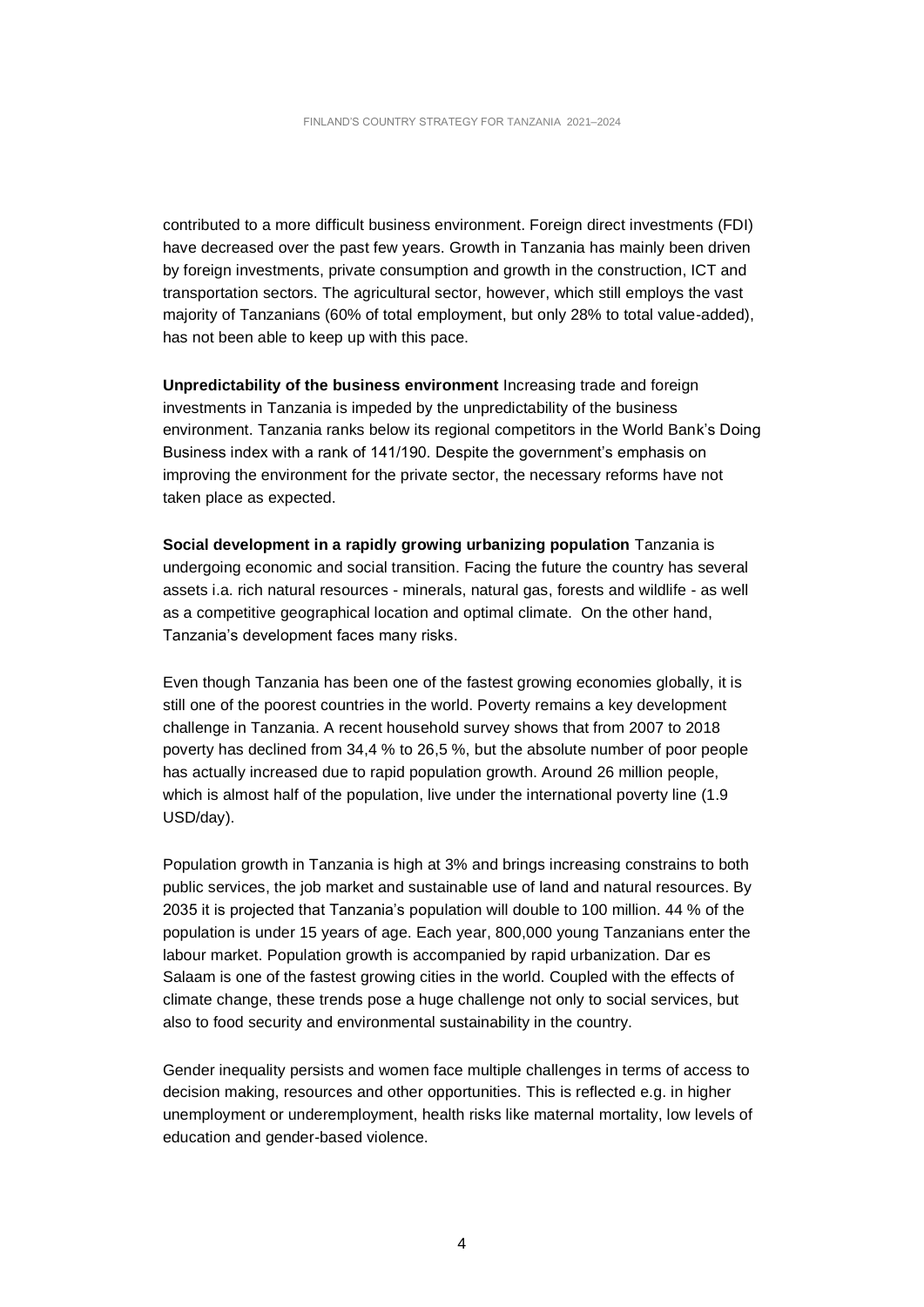**Climate change trends** Tanzania's economy relies to a large extent on climate as almost 60% of its citizens depend on agriculture. Deforestation is the biggest contributor to climate change in Tanzania. The biomass changes were analyzed from 2002 to 2013 and the reduction corresponds to a disappearance of some 500 000 hectares of forests annually. This trend is alarming: if it continues there will be no forests in Tanzania in 2075.

The energy consumption in Tanzania is modest compared to industrial countries. The major part of the energy is wood based and its share of emissions has already been taken into account in the calculus of the forest carbon balance. It is realistic to assume that the energy consumption will grow. It is important to ensure that the growth comes from clean and renewable sources.

**Tanzania in the regional context** Traditionally, Tanzania has played a constructive role in the East African region, where many countries have had difficult relations with their neighbors. Tanzania has for decades been a host for a number of refugees coming especially from neighboring countries (DRC, Burundi).

Tanzania has a unique position between Southern and Eastern Africa and has cherished active relations towards both regions. Tanzania is a member of the AU, EAC and SADC. Recently, the level of activity in regional cooperation has slowed down as the country has turned more inwards. Nevertheless, expectations regarding Tanzania's capacity to assume political leadership in solving some of the region's political crises remain. African regional and continental integration processes, particularly the African Continental Free Trade Agreement process has the potential to significantly increase trade between the AU member countries. Tanzania has traditionally had strong ties to old colonial powers UK and Germany, and the EU has been a key partner. In recent years new geopolitical actors such as China, Turkey, India and countries of the Persian Gulf have established themselves as relevant new partners challenging i.a. Finland's position. Russia, however, is less visible in Tanzania.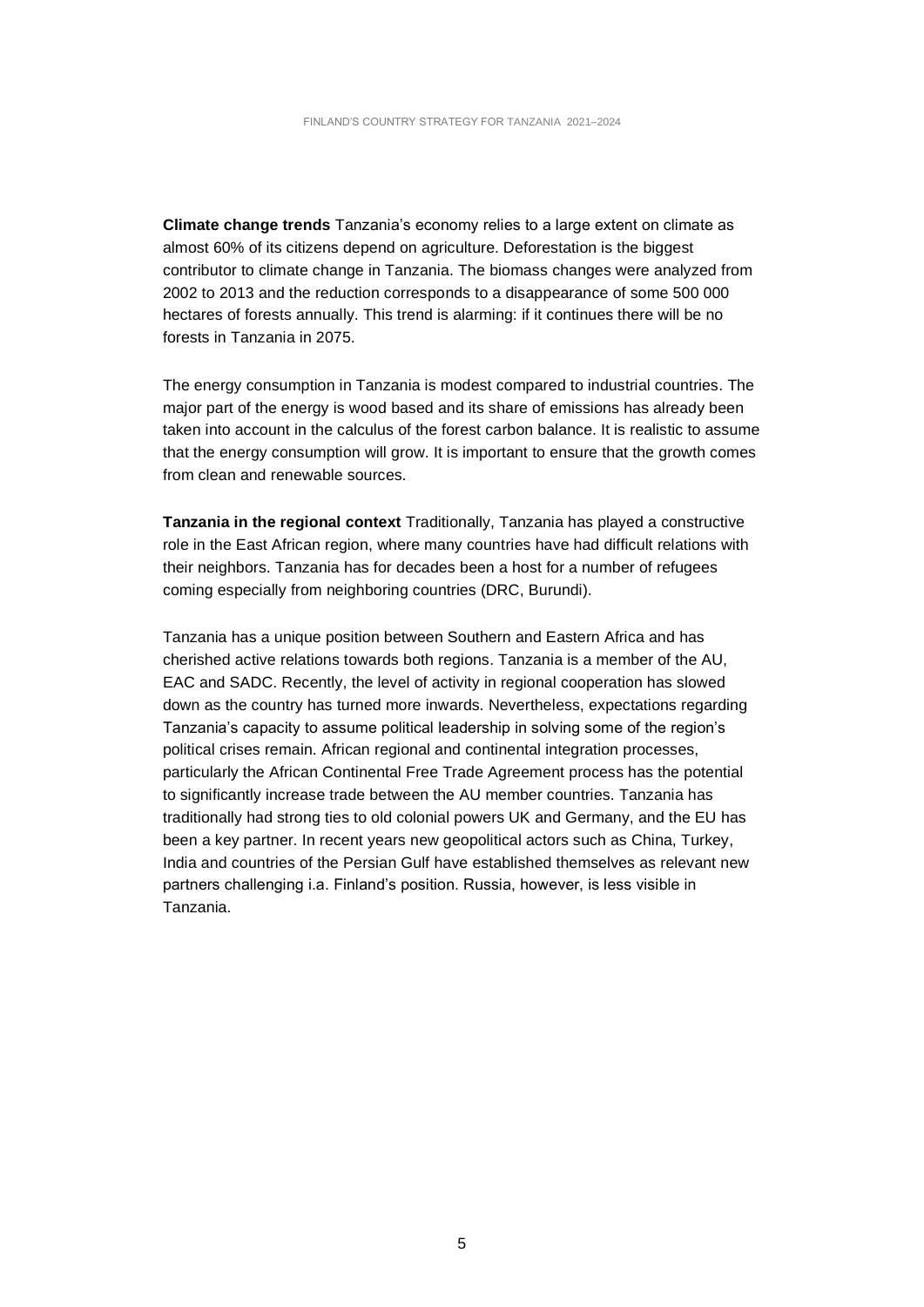### **2 FINLAND'S RELATIONS WITH TANZANIA**

Finland's relations with Tanzania are long-standing and based on mutual respect. Tanzania has been one of Finland's major long-term development partners. This cooperation work has laid a solid foundation for wider partnerships in the future. Based on the goals and principles of the Finnish development policy, Finland promotes poverty eradication, equality, human rights and sustainable development in all forms of cooperation. Finland's development cooperation in 2016-2020 programme has focused on public sector development and good governance and as well as livelihoods and employment, especially in the forestry sector. Finland's new Country Programme for development cooperation in Tanzania will put even more emphasis on civic rights and participation and gender equality. Cooperation in forestry will continue, but with a stronger attention to climate resilience.

Finnish NGO's have multiple projects in Tanzania mainly in the health and education sectors. In 2020 there are currently 13 Finnish NGO's active in Tanzania and they have more projects in Tanzania than in any other long-term development cooperation partner country. Several Finnish universities engage in joint research and training schemes furthering e.g. youth employment and capacity building and providing valuable information also for Finnish companies. Some vocational education and training institutions cooperate with Tanzanian counterparts i.a. through EDUFI's Keva network. There are also several cooperation projects between Government agencies in Finland and Tanzania. For example the Statistical Institute, the Meteorological Institute, the Environment Institute, the Tax Authority, Verifin and the Defence Forces enhance preparedness and resilience to climate change, pandemic threats as well as the business environment.

It is in Finland's interest to facilitate the work of Finnish state and non-state actors, academic institutions and the private sector as it contributes to many of Finland's strategic aims and values. New partnerships will aim at further enhancing trade flows, peer to peer support and knowledge transfer contributing to the overall image of Finland and to a diverse and fruitful partnership with Tanzania.

**Trade between Tanzania and Finland** has remained fairly modest. Exports to Finland consist mainly of coffee and tea. Imports to Tanzania are composed of machinery, fertilizers and electronics. Finnish companies operating in Tanzania vary widely in size, and the total number of established companies is still low. There is a mutual interest to increase trade and investment between the countries.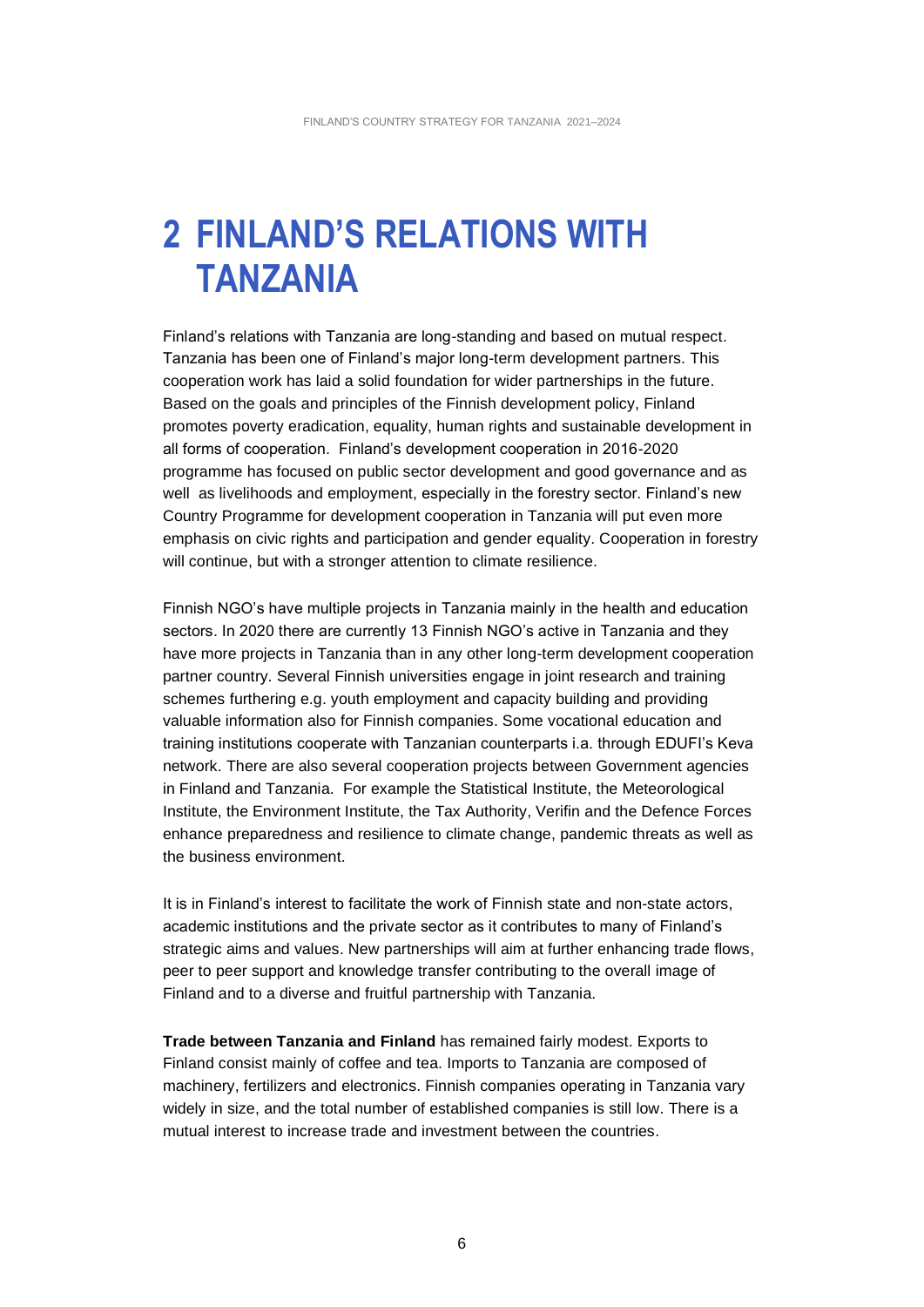Tanzania has traditionally been a strong partner to Finland on **multilateral arenas**, as has been demonstrated e.g. by the Helsinki Process on Globalization and Democracy, jointly launched by Finland and Tanzania in 2002. In recent years Tanzania's presence at global and regional level has been less pronounced. It is in the interest of Finland to maintain good and broad based relations with Tanzania and to seek partnerships in areas of common interest including in the multilateral fora in order to strengthen the rules-based order. Combating climate change has been highlighted by the Tanzanian leadership as a potential area for future cooperation. Finland also supports Tanzania's stabilizing role in the East African region.

**The EU is the most important reference group** for Finland in Tanzania. As part of the EU, Finland engages in dialogue with different segments of Tanzanian society including regular political dialogue with the government. The dialogue focuses especially on human rights, democracy, good governance and trade, but also includes issues related to international agenda like climate change and strengthening of the rules based international system. Tanzania's stabilizing role in the Eastern African region is appreciated and supported. It is in Finland's interests to pursue active dialogue both bilaterally and within the EU framework.

The EU and its member states are in the process of strengthening their own interests and action in the region. The EU-Africa Strategy has the potential of creating a more equal partnership between the EU and its African partners. The Team Europe approach during the Covid crises has consolidated a common European approach and pooled resources in a productive way. Similarly in development cooperation Finland will seek opportunities for EU joint programming in the spirit of "Team Europe".

**Nordic countries** also have a special role in Tanzania due to the long history of development cooperation and interpersonal relations between the leaders of our countries. Nordic cooperation creates another platform to enhance Finland's role and profile in Tanzania. Promoting values and bringing commercial Nordic solutions remain important outlets for Finnish activity. Nordic countries cooperate in Tanzania actively on issues like Nordic values, political dialogue and trade.

Finland also actively engages with other like-minded countries present in Tanzania such as the United States, Canada and Switzerland as well as the key international organizations like the UN agencies such as UN Women, UNFPA, UNRC (Finnish Sarc), the World Bank, IMF and the African Development Bank.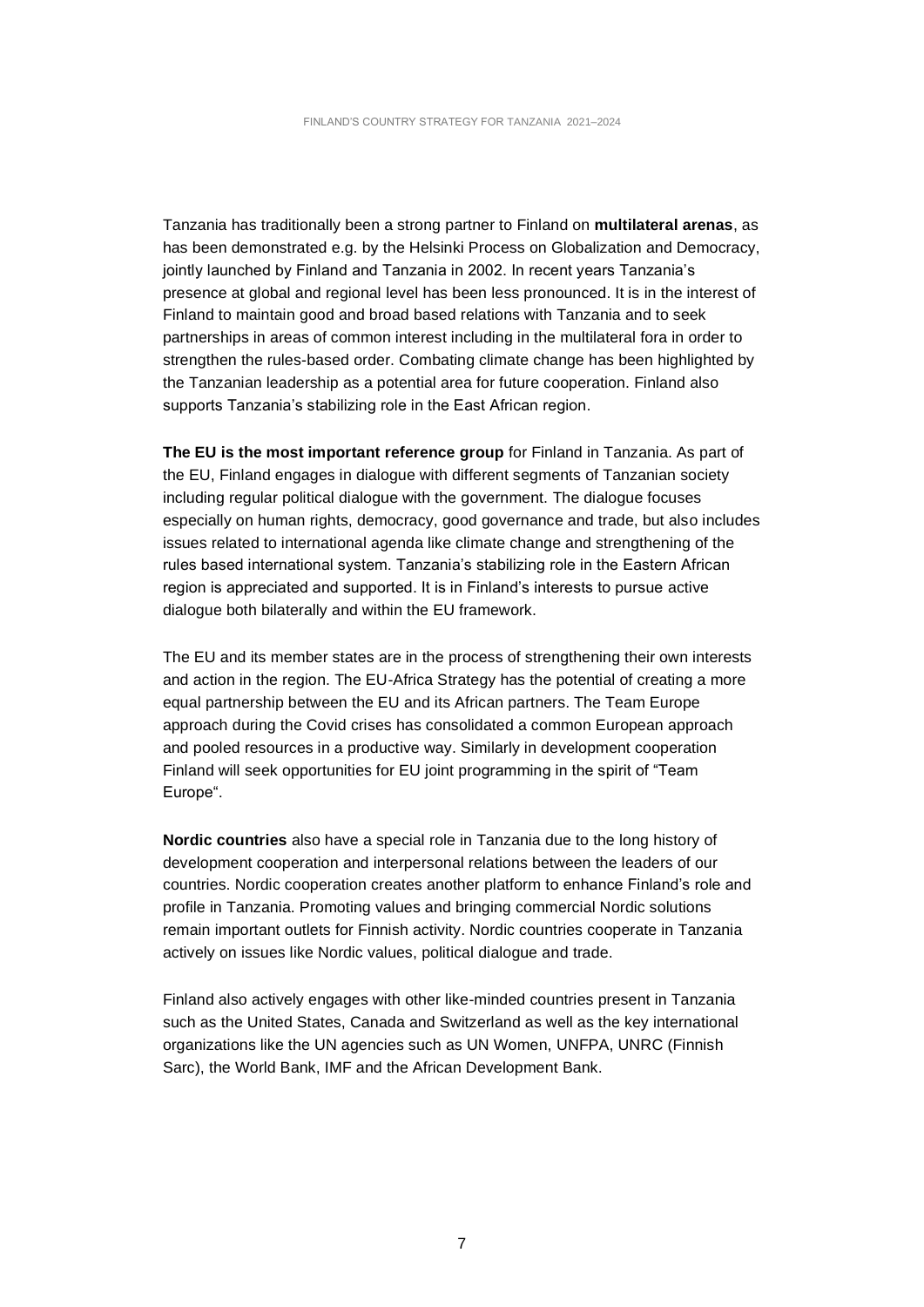## **3 FINLAND'S STRATEGIC GOALS**

Finland's partnership with Tanzania builds on the above context analysis and the long-standing relations between our two countries. Finland aims at holistic and broadbased bilateral relations with Tanzania, working on a long history of cooperation as well as looking for new openings and opportunities. Political and trade relations alongside the development cooperation will be strengthened, if circumstances allow, while at the same time tapping into the broad base of collaboration between Finnish and Tanzanian actors.

Finland's actions in Tanzania are rooted on the value-base of the Finnish foreign and security policy stated in the Government programme as well as future challenges identified in the context analysis: promotion of human rights, rule of law, democracy, peace, freedom, tolerance and equality. The central aim of this policy is to systematically promote gender equality and the full materialisation of girls' and women's rights. During the period of 2021-2024 Finland will work towards reaching the following strategic goals for Tanzania:

- 1. Finland promotes democracy, human rights and gender equality
- 2. Finland advances stability and sustainable development by contributing to poverty alleviation, promotion of livelihoods and climate resilience
- 3. Finland aims to strengthen inclusive and sustainable growth and employment creation by engaging in trade promotion and supporting the business environment

### **3.1 Finland promotes democracy, human rights and gender equality**

Finland's foreign policy emphasizes the importance of democracy, human rights, gender equality and the rights of persons in vulnerable positions. In this respect Finland wants to support Tanzania in upholding its path towards consolidating its democratic multiparty system and enhancing good governance, accountability and transparency. Civil society plays a vital role in a functioning democracy. It is therefore important to safeguard space for civil society organizations to operate and to ensure opportunities for people to participate in society and democratic processes.

Tanzania has ratified most of the international human rights agreements. However, some of the declarations are still pending. Finland supports the realization of these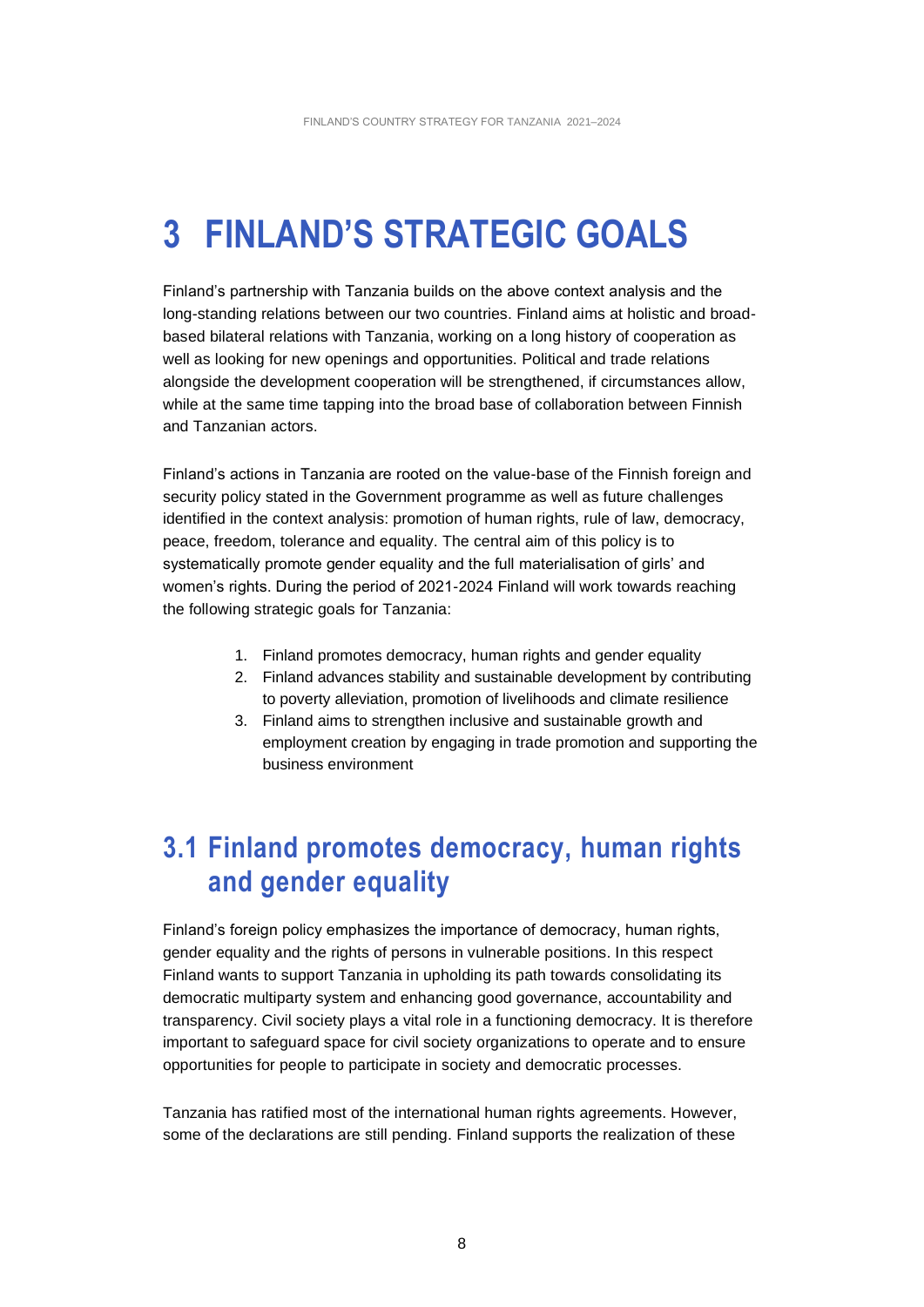human rights obligations. Particular attention is paid to media freedom, freedom of speech, non-discrimination and human rights defenders.

Gender equality is a fundamental value of the Finnish Foreign Policy. In its relations with Tanzania, Finland emphasizes the rights of women and girls. Focus is on women's participation in decision-making, women's economic empowerment and the fight against sexual and gender based violence.

#### **Ways to support the achievement of this goal:**

The **political dialogue** takes place within the framework of the **EU's** Common Foreign and Security Policy as well as **bilaterally**. In the EU framework, the objective is to maintain broad-based contacts with all segments of Tanzanian society and have regular, substantial and comprehensive political dialogue with the government. The dialogue will focus on human rights, democratic development, freedom of speech and assembly, good governance and rule of law.

Finland participates actively in **sectoral policy dialogue** especially on gender issues and good governance assuming sectoral leadership positions. Democracy and human rights issues are taken into account in all sectors of the Finnish-Tanzanian cooperation. Finnish foreign policy priorities are also fostered through high-level political **visits** as well as visits of representatives of various sectors of society and media, from Finland to Tanzania and vice versa.

Finland's new Country Programme for **bilateral development cooperation** (2021-24) will continue to support Tanzania's democratic development, efficient and accountable governance and gender equality. Finland will support specific programmes to enhance these priorities as well as other human rights issues. In all its development cooperation, Finland aims to promote the rights of women, people with disabilities and other persons in vulnerable positions, through the realization of their rights and through their equal inclusion in development activities.

Finland supports several Finnish and Tanzanian **NGO's, universities and institutions active in Tanzania. Finland also strongly supports multilateral organizations** in the enhancment democracy, human rights and gender equality in Tanzania.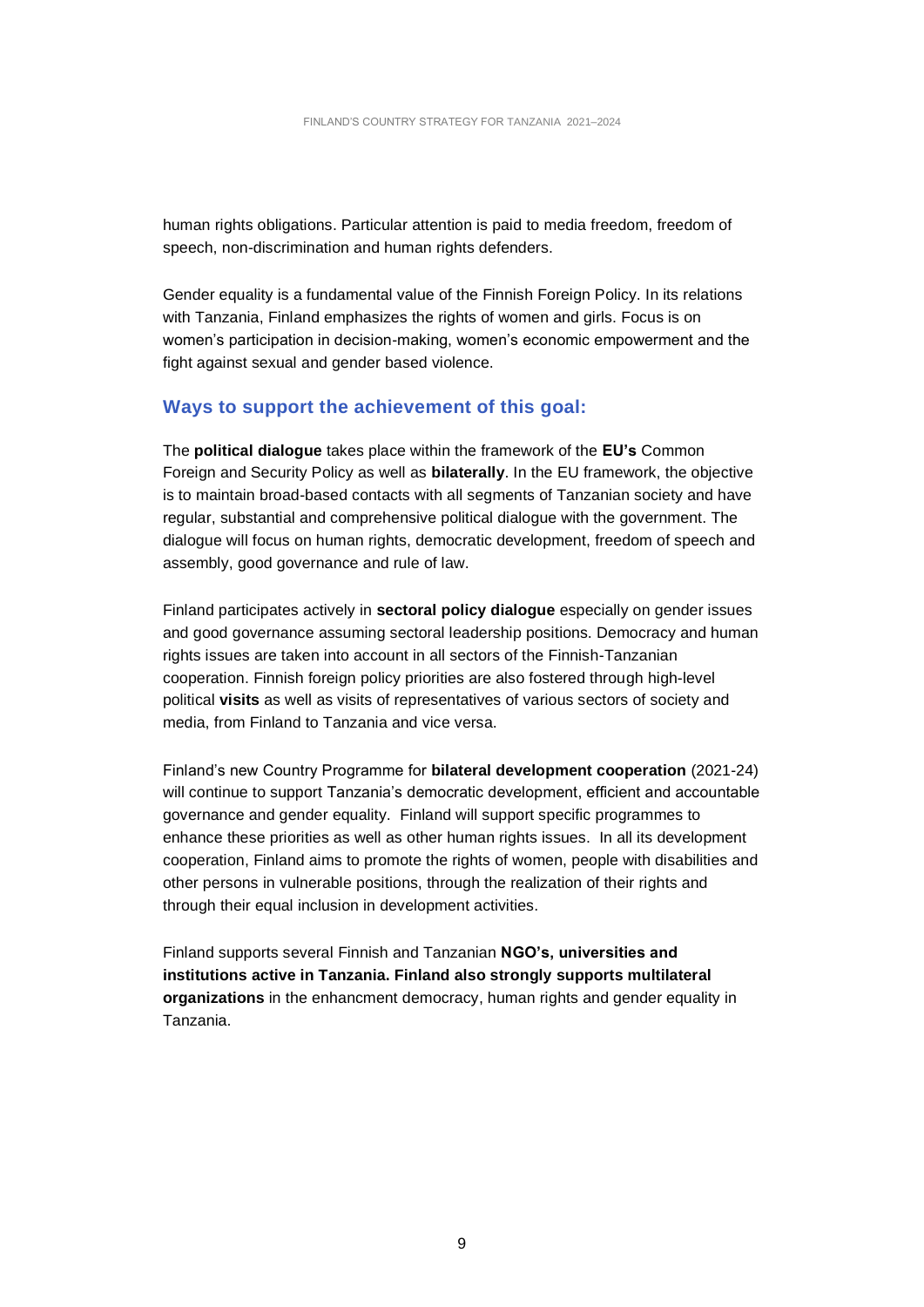### **3.2 Finland advances stability and sustainable development by contributing to poverty alleviation, promotion of livelihoods and climate resilience**

Finland will continue to be an engaged partner with Tanzania in its aspirations to alleviate poverty, to improve the lives of its citizens and to achieve the goals of Agenda 2030. Finland aligns itself with Tanzania's National Development Plan, Development Vision 2025. As poverty remains a key challenge in Tanzania, Finland pays special attention to poverty alleviation.

Finland supports inclusive and sustainable development of the forestry sector in Tanzania. In this cooperation the aim is to empower Tanzanian communities to manage their natural resources in a sustainable way and to strengthen their means of livelihood. Finland will emphasize the importance of combatting climate change and strengthening resilience.

#### **Ways to support the achievement of this goal:**

Finland participates actively in dialogue with Tanzania both **bilaterally** and through the **EU**. In its **sector policy dialogue**, Finland will promote more transparent and inclusive policy making, access to land and natural resources, climate resilience and empowerment of local communities.

Finland will continue **bilateral development cooperation** efforts to improve livelihoods and climate resilience in rural communities through sustainable management and efficient use of existing forest resources and establishing new forests where there are none. For ensuring environmental and social sustainability, Finland will support participatory land-use planning processes that secure a balanced allocation of land for different purposes. Finland will also support education in the forestry sector as well as grassroots innovations.

Finland is engaged in the Tanzanian forestry sector through various **NGOs and private sector investments.** FINNFUND, for example, has several investments in the Tanzanian forestry sector and agriculture. Several Finnish government agencies and the academia cooperate in areas such as data and statistical collection, meteorological and pandemic preparedness, sustainable communal and energy solutions and education.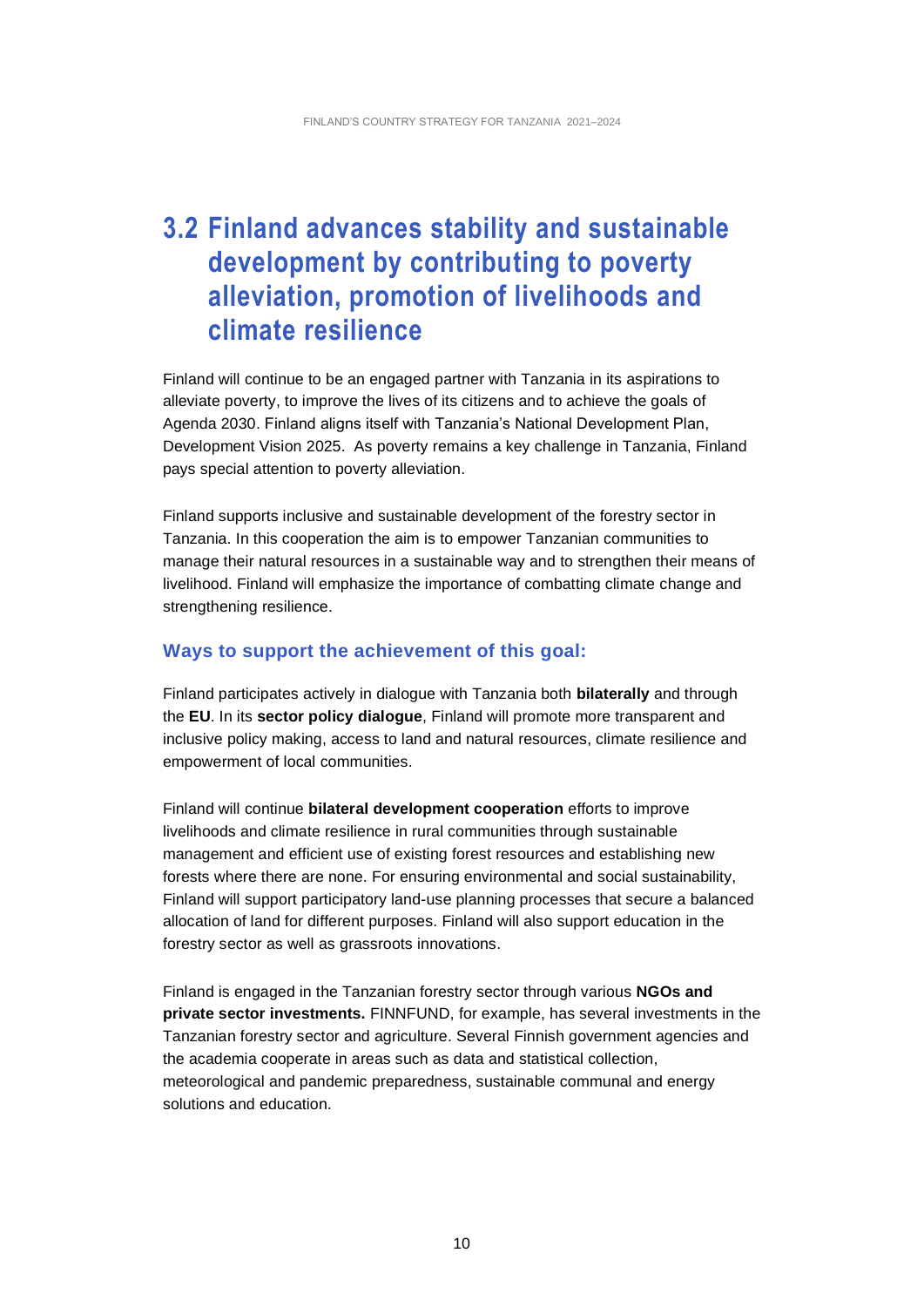Finland will actively seek cooperation with Tanzania in various **multilateral fora** on issues related to climate change. Finland encourages Tanzania to join the Coalition of Finance Ministers for Climate Action, which would provide a platform for deeper cooperation.

### **3.3 Finland aims to strengthen inclusive and sustainable growth and employment creation by engaging in trade promotion and supporting the business environment**

Trade between Tanzania and Finland has remained modest, but there is mutual interest to increase it. Finland employs a holistic Team Finland approach in promoting trade with Tanzania seeking synergies between various instruments of cooperation. Finland aims to support economic inclusion and sustainable growth through socially responsible, economically and environmentally sustainable investments. Private sector solutions can also be a viable tool for climate adaptation.

Finland emphasizes trade promotion, providing market information and improving the business climate in Tanzania. Finland supports the development of an enabling business environment in all levels of society by supporting to improve Tanzania's tax systems. Increase in trade and investments, however, depends largely on the economic development of Tanzania and its business environment.

Potential areas for trade include agriculture and food processing, infrastructure and ICT and forestry. The unpredictability and complexity of the business environment, however, has been a major challenge in promoting bilateral trade and the involvement of Finnish companies in Tanzania. Synergies between development cooperation and trade promotion can be found especially in the forestry sector. Finnfund has thus far invested 35 MEUR in Tanzania, mainly in the forestry sector but also in agriculture, air transport and fintech.

Finland supports and promotes regional and global initiatives aiming at a predictable and conducive trade and business environment. Finland aims to influence EU trade policy in Africa to foster a level trading field.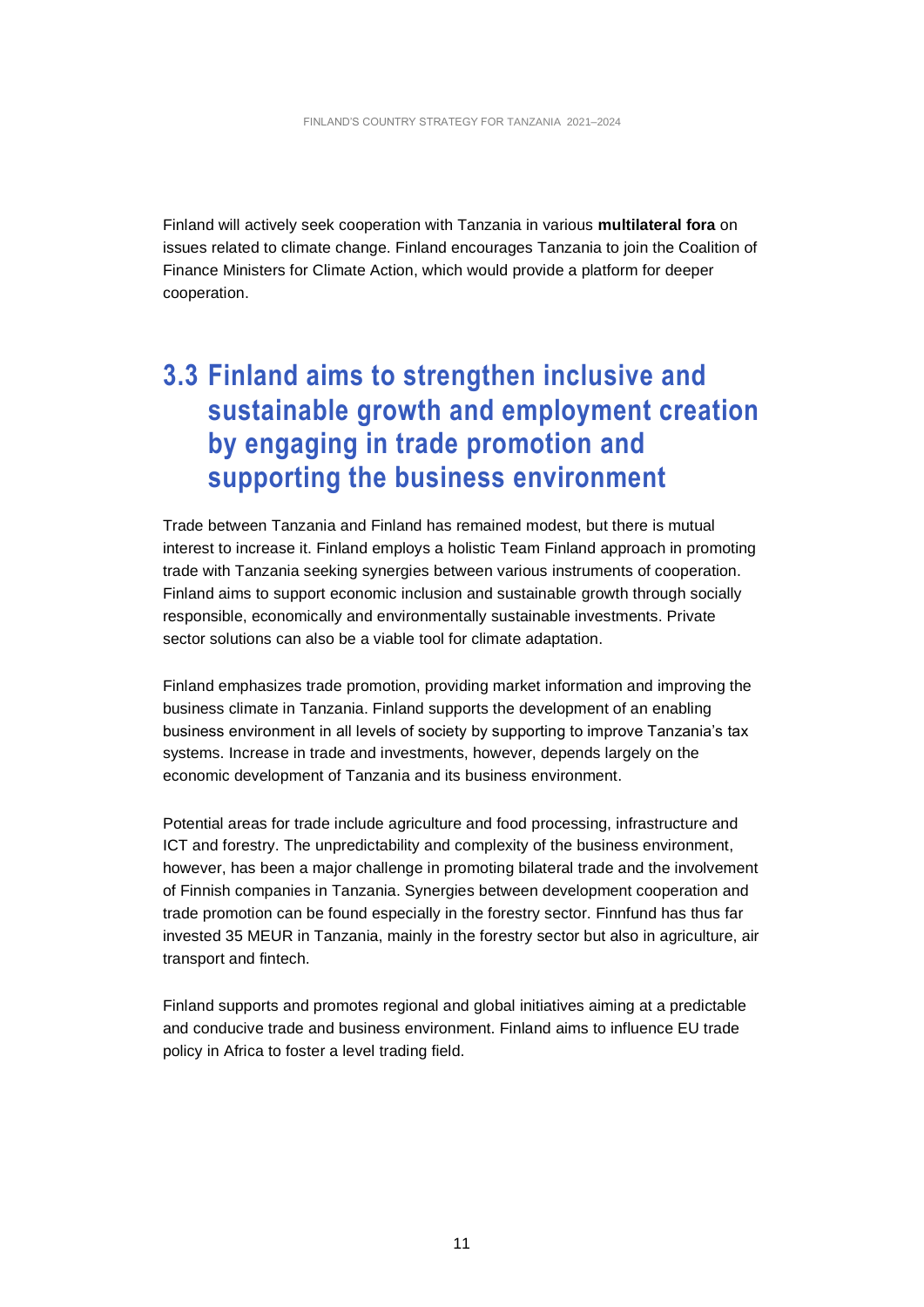#### **Ways to support the achievement of this goal:**

Dialogue, both **bilaterally** and **through** the **EU,** with the Tanzanian government **on questions** related to good governance, trade, investment and the creation of an enabling environment for the private sector.

Reciprocal **high-level visits** as well as visits of representatives of various sectors of society are important in broadening trade relations. It is also important to **increase interactions** with the private sector, civil society, local institutions, Tanzanian diaspora in Finland and the alumni in Tanzania.

**Synergies with bilateral development cooperation** programmes and other Finnish engagements are sought when feasible. Active use of **private sector instruments** (FINNFUND, Finnpartnership, Developing markets Platform, PIF) are encouraged. **Cooperation with Team Finland partners** such as Business Finland, the Confederation of Finnish Industries, Chamber of Commerce, private companies is important. In Tanzania Finland works together with local actors such as the Private Sector Foundation, European business groups, chambers of commerce and private companies.

To enhance the business environment in Tanzania and in the region, Finland supports several **regional and multilateral development cooperation initiatives**. Finland also supports Tanzania **in improving its tax system** to be more efficient, customer friendly, predictable and transparent and is an active participant in **sector policy dialogue** in the areas of natural resources and taxation.

Finnish universities and government agencies long-standing cooperation with Tanzanian counterparts importantly contributes to enhancing the business environment by i.a. developing the statistical systems, data collection and general capacity building.